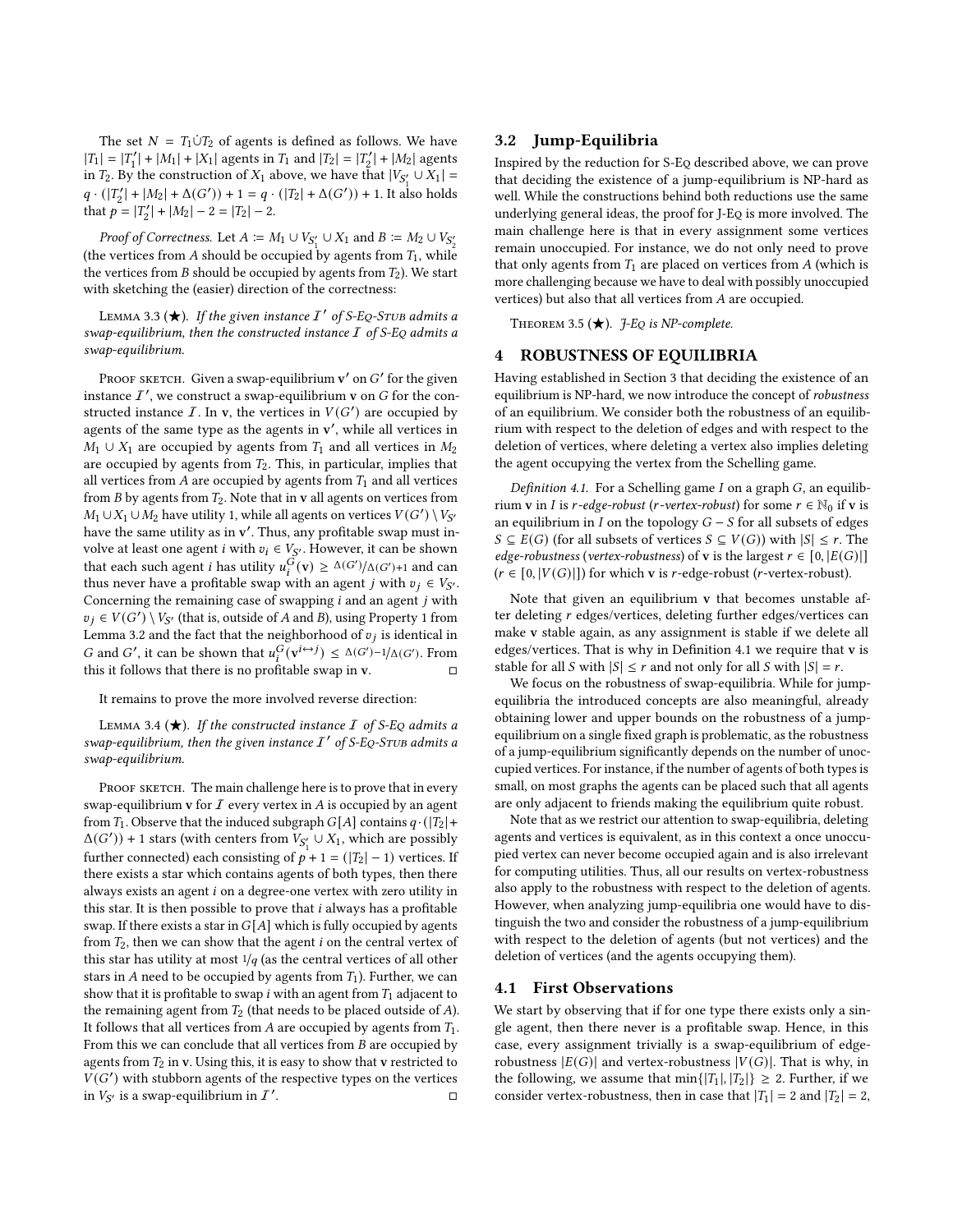after deleting an agent from one type the other agent from this type will always have zero utility and cannot be part of a profitable swap, implying that any swap-equilibrium has vertex-robustness  $|V(G)|$ . Thus, in the following, considering vertex-robustness, we assume that  $|T_1| \geq 3$  and  $|T_2| \geq 2$ .

Focusing on edge-robustness for a moment, only the deletion of edges between agents of the same type has an influence on the stability of a swap-equilibrium. This is stated more precisely in the following proposition.

PROPOSITION 4.2 ( $\bigstar$ ). Let v be a swap-equilibrium for a Schelling game on topology G. Let  $S \subseteq E(G)$  be a set of edges such that **v** is not a swap-equilibrium on  $G - S$ . Then,

- $(i)$  S contains at least one edge between agents of the same type.
- (ii) v is also not a swap-equilibrium on  $G S'$ , where  $S' \subseteq S$  is the subset of edges from  $S$  that connect agents of the same type.
- (iii) For every set  $A \subseteq \{ \{v_i, v_j\} \in E(G) \mid i, j \in T_1 \vee i, j \in T_2 \}$  of edges between agents of the same type, v is also not a swapequilibrium on  $G - (S \cup A)$ .

For vertex-robustness, one can similarly observe that only deleting a vertex occupied by an agent  $a$  adjacent to at least one vertex occupied by a friend of *a* can make a swap-equilibrium unstable.

Next, note that the utility of an agent only depends on its neighborhood. Thus, whether two agents  $i$  and  $j$  have a profitable swap in  $G - S$  only depends on the edges/vertices incident/adjacent to  $v_i$  and  $v_j$  in S. Combining this with the observation that no profitable swap can involve an agent on an isolated vertex, it follows that if a swap-equilibrium cannot be made unstable by deleting  $2 \cdot (\Delta(G) - 1)$  edges/vertices, then it cannot be made unstable by deleting an arbitrary number of edges/vertices:

OBSERVATION 1. Let v be a swap-equilibrium for a Schelling game on G. If v is  $2 \cdot (\Delta(G) - 1)$ -edge-robust, v has edge-robustness  $|E(G)|$ and if v is  $2 \cdot (\Delta(G)-1)$ -vertex-robust, v has vertex-robustness  $|V(G)|$ .

The simple fact that the utility of an agent only depends on its neighborhood leads to a polynomial-time algorithm to determine whether a given swap-equilibrium v has edge-robustness  $r \in \mathbb{N}_0$ : We simply iterate over all pairs of agents  $i$  and  $j$  and check whether we can delete at most  $r$  edges between  $v_i$  and adjacent vertices occupied by friends of  $i$  and between  $v_j$  and adjacent vertices occupied by friends of  $j$  such that the swap of  $i$  and  $j$  becomes profitable (note that the stability of v only depends on the number of such deleted edges in the neighborhood of each agent, not the exact subset of edges). For vertex-robustness, an analogous approach works.

PROPOSITION 4.3 ( $\bigstar$ ). Given a Schelling game with n agents, a swap-equilibrium **v**, and an integer  $r \in \mathbb{N}_0$ , one can decide in  $O(n^2 \cdot r)$ time whether  $v$  is  $r$ -edge/vertex-robust.

Note, however, that finding a swap-equilibrium whose vertexor edge-robustness is as high as possible is NP-hard, as we have proven in Theorem [3.1](#page-3-0) that already deciding whether a Schelling game admits some swap-equilibrium is NP-hard.

## 4.2 Robustness of Equilibria on Different Graph Classes

In this subsection, we analyze the influence of the topology on the robustness of swap-equilibria. We first analyze cliques where each swap-equilibrium has edge-robustness zero and vertex-robustness  $|V(G)|$ . Subsequently, we turn to cycles, paths, and grids and find that there exists a swap-equilibrium on all these graphs with edgerobustness and vertex-robustness zero. For paths, we observe that the difference between the edge/vertex-robustness of the most and least robust equilibrium can be arbitrarily large. Finally, with  $\alpha$ -starconstellation graphs for  $\alpha \in \mathbb{N}_0$ , we present a class of graphs on which all swap-equilibria have at least edge/vertex-robustness  $\alpha$ .

We start by observing that on a clique every assignment is a swap-equilibrium. From this it directly follows that every swapequilibrium has vertex-robustness  $|V(G)|$ , as deleting a vertex from a clique results in another clique. In contrast, each swap-equilibrium can be made unstable by deleting one edge. Thereby, the following observation also proves that the difference between the edge- and vertex-robustness of a swap-equilibrium can be arbitrarily large:

OBSERVATION 2. In a Schelling game on a clique G with  $|T_1| \geq 2$ and  $|T_2| \geq 2$ , every swap-equilibrium v has edge-robustness zero and vertex-robustness  $|V(G)|$ .

PROOF. It remains to prove that the edge-robustness is always zero. Let  $i \neq j \in T_1$ ,  $e := \{v_i, v_j\} \in E(G)$ , and  $l \in T_2$ . As G is a clique, it holds that  $u_i^G(\mathbf{v}) = \frac{|T_1| - 1}{|T_1| + |T_2|}$  $\frac{|T_1|-1}{|T_1|+|T_2|-1}$  and  $u_l^G(\mathbf{v}) = \frac{|T_2|-1}{|T_1|+|T_2|}$  $\frac{|T_2|-1}{|T_1|+|T_2|-1}.$ Swapping *i* and *l* is profitable in **v** on  $G - \{e\}$  for both *i* and *l*, as

$$
u_i^{G-\{e\}}(\mathbf{v}^{i \leftrightarrow l}) = \frac{|T_1| - 1}{|T_1| + |T_2| - 1} > \frac{|T_1| - 2}{|T_1| + |T_2| - 2} = u_i^{G-\{e\}}(\mathbf{v}) \text{ and}
$$
  

$$
u_l^{G-\{e\}}(\mathbf{v}^{i \leftrightarrow l}) = \frac{|T_2| - 1}{|T_1| + |T_2| - 2} > \frac{|T_2| - 1}{|T_1| + |T_2| - 1} = u_l^{G-\{e\}}(\mathbf{v}).
$$

For a cycle  $G$ , we can show that in a swap-equilibrium v, every agent is adjacent to at least one friend. Then, picking an arbitrary agent  $i \in T_1$  that has utility 1/2 in v and deleting i's neighbor from  $T_1$ or the edge between  $i$  and its neighbor from  $T_1$  makes v unstable.

PROPOSITION 4.4 ( $\bigstar$ ). In a Schelling game on a cycle G with  $|T_1| \ge$ 2 and  $|T_2| \geq 2$ , every swap-equilibrium v has edge-robustness zero. For  $|T_1| \geq 3$  and  $|T_2| \geq 2$ , every swap-equilibrium v has vertexrobustness zero.

Next, we turn to paths and prove that every Schelling game on a path with sufficiently many agents from both types has an equilibrium with edge-/vertex-robustness zero and one with edgerobustness  $|E(G)|$  and vertex-robustness  $|V(G)|$ . This puts paths in a surprisingly sharp contrast to cycles. The reason for this is that on a path, we can always position the agents such that there exists only one edge between agents of different types, yielding a swap-equilibrium with edge-robustness  $|E(G)|$  and vertexrobustness  $|V(G)|$ . This is not possible on a cycle.

<span id="page-5-0"></span>THEOREM 4.5. For a Schelling game on a path G with  $|T_1| \geq$ 4 and  $|T_2| \geq 2$ , there exists a swap-equilibrium v that has edgerobustness and vertex-robustness zero and a swap-equilibrium v' that has edge-robustness  $|E(G)|$  and vertex-robustness  $|V(G)|$ .

PROOF. Let  $V(G) = \{w_1, \ldots, w_n\}$  and  $E(G) = \{\{w_i, w_{i+1}\} \mid i \in$  $[n-1]$ . In v, vertices  $w_1$  and  $w_2$  are occupied by agents from  $T_1$ , vertices  $w_3$  to  $w_{|T_2|+2}$  are occupied by agents from  $T_2$ , and the remaining  $|T_1| - 2 \ge 2$  vertices are occupied by agents from  $T_1$  (see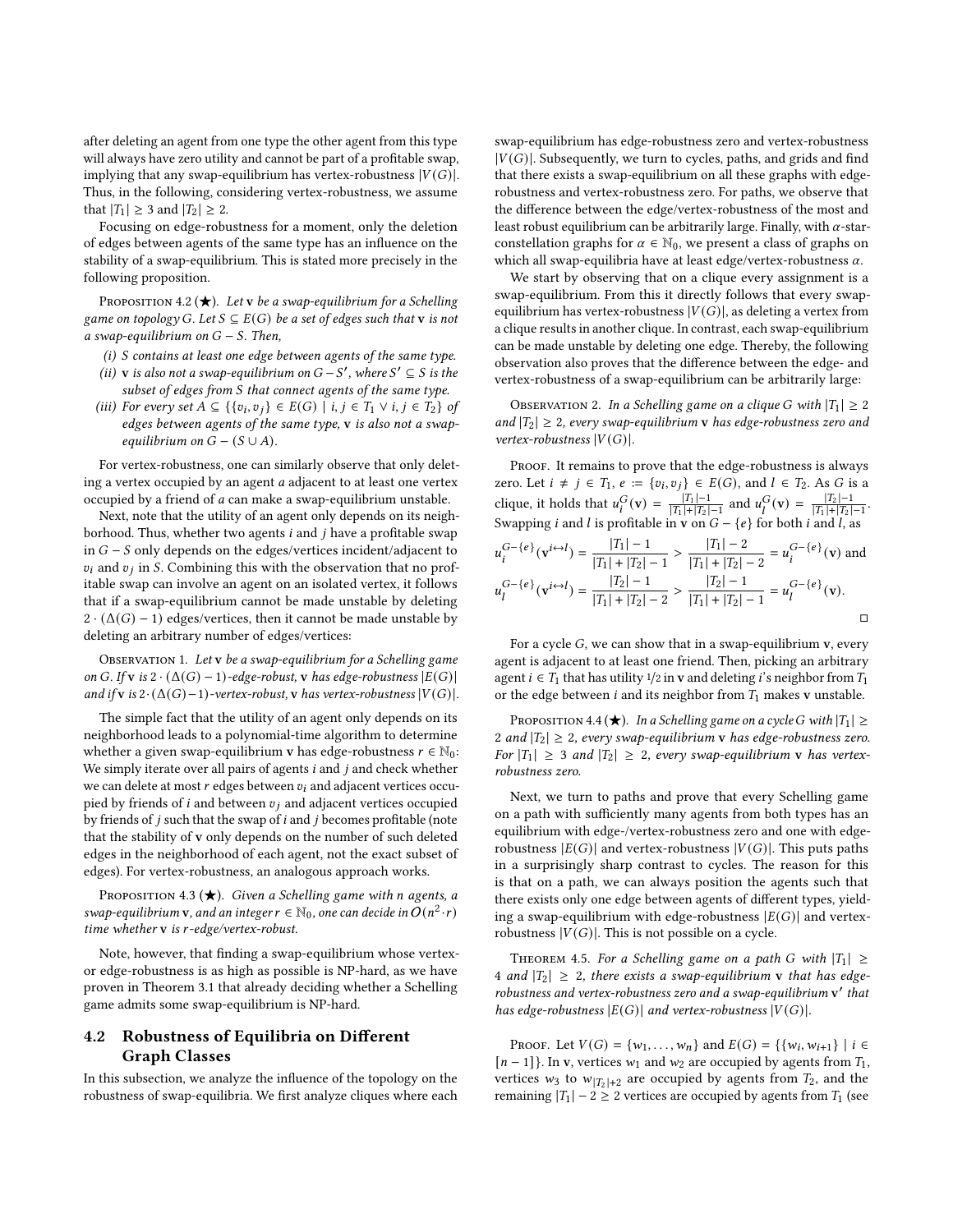<span id="page-6-0"></span>

Figure 3: The swap-equilibrium with robustness zero from Theorem [4.5.](#page-5-0) After deleting  $\{w_1, w_2\} \in E(G)$  or  $w_1 \in V(G)$ , swapping  $i$  and  $j$  is profitable.

Figure [3](#page-6-0) for a visualization). As all agents have at most one neighbor of the other type and at least one neighbor of the same type, for each pair *i*, *j* of agents of different types it holds that  $u_i(\mathbf{v}^i \leftrightarrow j) \leq$  $1/2 \le u_i(\mathbf{v})$ . Thus, **v** is a swap-equilibrium. Further, after deleting the edge between  $w_1$  and  $w_2$  or deleting the vertex  $w_1$ , swapping the agent on  $w_2$  with the agent on  $w_{|T_2|+2}$  is profitable. It follows that v has edge-robustness and vertex-robustness zero.

In  $v'$ , the agents from  $T_1$  occupy the first  $|T_1|$  vertices and agents from  $T_2$  the remaining vertices. Let  $S \subseteq E(G)$  or  $S \subseteq V(G)$  and consider  $G-S$ . As for  $j \in [T_1|-1] \cup [T_1|+2, n]$ , in  $G-S$ , the agent on  $w_i$  got deleted, has no neighbor, or is only adjacent to friends, it can never be involved in a profitable swap. Further, swapping the agent on  $w_{|T_1|}$  and the agent on  $w_{|T_1|+1}$  can also never be profitable, since after the swap none of the two is adjacent to a friend. Thus, v' is a swap-equilibrium on  $G - S$ .

If max $\{|T_1|, |T_2|\} \leq 3$ , which is not covered by Theorem [4.5,](#page-5-0) then in every swap-equilibrium the path is split into two subpaths and agents from  $T_1$  occupy one subpath and agents from  $T_2$  occupy the other subpath. As argued in the proof of Theorem [4.5,](#page-5-0) such an assignment has edge-robustness  $|E(G)|$  and vertex-robustness  $|V(G)|$ .

Turning to grids, which besides paths form the class which has been most often considered in the context of Schelling's segregation model, for both vertex- and edge-robustness, we show using some more involved arguments that every swap-equilibrium has either robustness one or zero and that there exists an infinite class of Schelling games on grids admitting a swap-equilibrium with robustness zero and one with robustness one.

- THEOREM 4.6 ( $\star$ ). (1) In a Schelling game with  $|T_1| \geq 2$ and  $|T_2| \geq 2$  on an  $(x \times y)$ -grid with  $x \geq 2$ ,  $y \geq 2$ , the edge-robustness of a swap-equilibrium is at most one.
- (2) In a Schelling game with  $|T_1| \geq 4$  and  $|T_2| \geq 4$  on an  $(x \times y)$ grid with  $x \geq 3$  and  $y \geq 3$ , the vertex-robustness of a swapequilibrium is at most one.
- (3) In a Schelling game with  $|T_1| = |T_2|$  on an  $(x \times y)$ -grid with even  $x \ge 4$  and  $y \ge 2$ , there exists a swap-equilibrium v with edge- and vertex-robustness zero and a swap-equilibrium v ′ with edge- and vertex-robustness one.

Lastly, motivated by the observation that on all previously considered graph classes there exist swap-equilibria with zero edgerobustness and on all considered graph classes except cliques there exist swap-equilibria with zero vertex-robustness, we investigate  $\alpha$ -star-constellation graphs, a generalization of stars and  $\alpha$ -caterpillars. We prove that every swap-equilibrium in a Schelling game on an  $\alpha$ -star-constellation graph is  $\alpha$ -vertex-robust and  $\alpha$ edge-robust. We also show that a swap-equilibrium on an  $\alpha$ -starconstellation graph may fail to exist but that we can precisely

characterize swap-equilibria on such graphs. Using this characterization, we design a polynomial-time algorithm for S-Eq on  $\alpha$ -star-constellation graphs and show that there always exists a swap-equilibrium on an  $\alpha$ -caterpillar, that is, an  $\alpha$ -star-constellation graph which restricted to non-degree-one vertices forms a path.

<span id="page-6-1"></span>THEOREM 4.7. In a Schelling game on an  $\alpha$ -star-constellation graph for  $\alpha \in \mathbb{N}_0$ , every swap-equilibrium **v** is  $\alpha$ -edge and  $\alpha$ -vertex-robust.

PROOF. Let v be a swap-equilibrium on an  $\alpha$ -star-constellation graph *G* for some  $\alpha \in \mathbb{N}_0$ . We make a case distinction based on whether or not there exists an agent  $i$  on a degree-one vertex adjacent to an agent  $j$  of the other type in  $v$ . If this is the case, then assume without loss of generality that  $i \in T_1$  and  $j \in T_2$  and observe that it needs to hold that all agents  $j' \in T_2 \setminus \{j\}$  are only adiacent to friends, as otherwise  $i'$  and  $i$  have a profitable swap. Now consider the topology  $G - S$  for some subset  $S \subseteq E(G)$  or some subset  $S \subseteq V(G)$ . Then, for all  $j' \in T_2 \setminus \{j\}$ , agent  $j'$  cannot be involved in a profitable swap in  $G - S$ , as  $j'$  got deleted, is only adjacent to friends, or placed on an isolated vertex. Moreover, there also cannot exist a profitable swap for  $j$ , as no agent from  $T_1$  is adjacent to an agent from  $T_2 \setminus \{j\}$ . Hence, **v** is  $|E(G)|$ -edge-robust and  $|V(G)|$ -vertex-robust.

Now, assume that all agents on a degree-one vertex are only adjacent to friends in v and consider the topology  $G-S$  for  $S \subseteq E(G)$ or  $S \subseteq V(G)$  with  $|S| \leq \alpha$ . Note that, in  $G-S$ , only agents  $i \in T_1$  and  $j \in T_2$  with  $\deg_G(v_i) > 1$  and  $\deg_G(v_j) > 1$  and  $\deg_{G-S}(v_i) \ge 1$ and deg<sub>*G*−*S*</sub>( $v_j$ ) ≥ 1 can be involved in a profitable swap, since all other agents either occupy an isolated vertex or are only adjacent to friends in  $G - S$ . For vertex-robustness, it additionally needs to hold that  $v_i, v_j \notin S$ . Since G is an  $\alpha$ -star-constellation graph and we delete at most  $\alpha$  edges or  $\alpha$  vertices, it holds that both  $v_i$  and  $v_j$  are adjacent to at least as many degree-one vertices as non-degree-one vertices in  $G - S$ . By our assumption, the agents on degree-one vertices adjacent to  $v_i$  are friends of  $i$  and the agents on degreeone vertices adjacent to  $v_j$  are friends of *j*. Hence, swapping *i* and *j* cannot be profitable, as  $u_k^{G-S}(v) \ge 1/2$  and  $u_k^{G-S}(v^{i \leftrightarrow j}) \le 1/2$ for  $k \in \{i, j\}$ .

Theorem [4.7](#page-6-1) has no implications for the existence of swapequilibria on  $\alpha$ -star-constellation graphs. Indeed, we observe that there is no swap-equilibrium in a Schelling game with  $|T_1| = 5$ and  $|T_2| = 7$  on the 1-star-constellation graph depicted in Figure [4.](#page-7-0) Notably, to the best of our knowledge the graph from Figure [4](#page-7-0) is the first known graph without a swap-equilibrium that is not a tree.

PROPOSITION 4.8. A Schelling game on an  $\alpha$ -star-constellation graph  $G$  may fail to admit a swap-equilibrium, even if  $G$  is a split graph, that is, the vertices of the graph can be partitioned into a clique and an independent set.

PROOF. Consider the Schelling game with  $|T_1| = 5$  many agents of type  $T_1$  and  $|T_2| = 7$  many agents of type  $T_2$  on the graph G from Figure [4,](#page-7-0) which consists of three 3-stars whose central vertices form a clique. Observe that as all stars in  $G$  consist of four vertices and neither  $|T_1| = 5$  nor  $|T_2| = 7$  are divisible by four, in any assignment v, there exists a degree-one vertex occupied by an agent  $i \in T_l$  such that the adjacent central vertex is occupied by an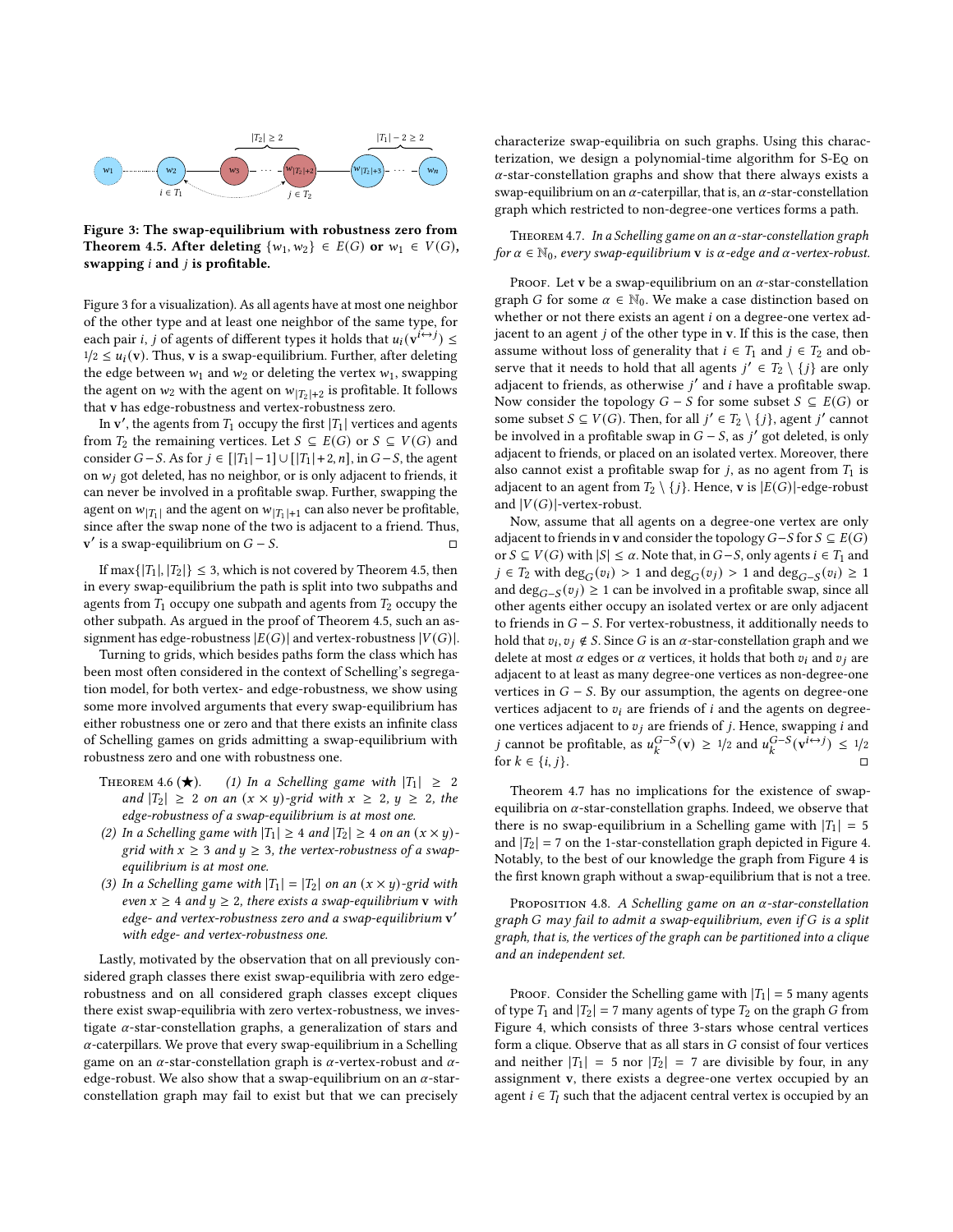<span id="page-7-0"></span>

Figure 4: There is no swap-equilibrium in a Schelling game with  $|T_1| = 5$  and  $|T_2| = 7$  on this 1-star-constellation graph.

agent  $j \in T_{l'}$  of the other type with  $l \neq l'$ . Let  $v \neq v'$  be the other two central vertices. We make a case distinction based on whether the agents on the degree-one vertices adiacent to  $v$  and  $v'$  have the same type as their respective neighbor on the central vertex. If this is the case, then since we have  $|T_1| < 8$  and  $|T_2| < 8$ , the vertices v and v' cannot be occupied by agents of the same type. Assume by symmetry, without loss of generality, that an agent  $j' \in T_{l'}$ occupies vertex v and an agent  $i' \in T_l$  occupies vertex v'. Then, we have  $u_{i'}(v) < 1$  and swapping *i* and *j'* is profitable, as it holds that  $u_i(\mathbf{v}) = 0 < u_i(\mathbf{v}^{i \leftrightarrow j'})$  and  $u_{j'}(\mathbf{v}) < 1 = u_{j'}(\mathbf{v}^{i \leftrightarrow j'}).$ 

Otherwise, there is an agent on a degree-one vertex that has a different type than the agent on the adjacent central vertex  $v$  or  $v'$ . This implies that there is an agent  $j' \neq j$  from  $T_{l'}$  with  $u_{j'}(\mathbf{v}) < 1$ . Then, similarly to the case above, swapping *i* and *i'* is profitable.  $\Box$ 

On the positive side, we can precisely characterize swapequilibria in Schelling games on  $\alpha$ -star-constellation graphs.

<span id="page-7-1"></span>THEOREM 4.9 ( $\bigstar$ ). Let G be an  $\alpha$ -star-constellation graph with  $\alpha \in \mathbb{N}_0$  and let v be an assignment in some Schelling game on G. The assignment v is a swap-equilibrium if and only if at least one of the following two conditions holds.

- (1) Every vertex  $v \in V(G)$  with  $deg_G(v) = 1$  is occupied by an agent from the same type as the only adjacent agent in v.
- (2) There exists an agent  $i \in T_l$  for some  $l \in \{1,2\}$  such that all other agents  $i' \in T_l \setminus \{i\}$  are only adjacent to friends in  $v$ .

Using Theorem [4.9,](#page-7-1) we now argue that there is a subclass of  $\alpha$ star-constellation graphs, namely  $\alpha$ -caterpillars, on which a swapequilibrium always exists. Consider a Schelling game on an  $\alpha$ caterpillar G with  $w_1, \ldots, w_\ell$  being the non-degree-one vertices forming the central path  $({w_i, w_{i+1}} \mid i \in [\ell-1]) \subseteq E(G)$ ). It is easy to construct a swap-equilibrium  $v$  on  $G$  by assigning for each  $i \in \{1, ..., \ell\}$  agents from  $T_1$  to  $w_i$  and to adjacent degree-one vertices, until all agents from  $T_1$  have been assigned; in which case the remaining vertices are filled with agents from  $T_2$ . As v fulfills Condition 2 from Theorem [4.9,](#page-7-1) v is a swap-equilibrium and it is easy to see that v has edge-robustness  $|E(G)|$  and vertex-robustness  $|V(G)|$ . Notably, this assignment somewhat resembles the swapequilibrium with edge-robustness  $|E(G)|$  and vertex-robustness  $|V(G)|$  on a path from Theorem [4.5.](#page-5-0) In contrast, extending the swap-equilibrium with robustness zero on a path from Theorem [4.5](#page-5-0) such that all agents on degree-one vertices are of the same type as their only neighbor, in some Schelling games on  $\alpha$ -caterpillars, it is possible to create a swap-equilibrium with edge- and vertexrobustness only  $\alpha$ :

PROPOSITION 4.10 ( $\bigstar$ ). For a Schelling game on an  $\alpha$ -caterpillar with  $\alpha \in \mathbb{N}_0$ , there is a swap-equilibrium with edge-robustness  $|E(G)|$ and vertex-robustness  $|V(G)|$ . For every  $\alpha \in \mathbb{N}_0$ , there is a Schelling

game on an  $\alpha$ -caterpillar with a swap-equilibrium with edgerobustness and vertex-robustness  $\alpha$ .

The characterization of swap-equilibria from Theorem [4.9](#page-7-1) also yields a polynomial-time algorithm (using dynamic programming for SUBSET SUM) to decide for a Schelling game on an  $\alpha$ -starconstellation graph whether it admits a swap-equilibrium.

COROLLARY 4.11 ( $\bigstar$ ). For a Schelling game on an  $\alpha$ -starconstellation graph with  $\alpha \in \mathbb{N}_0$ , one can decide in polynomial time whether a swap-equilibrium exists.

## 5 CONCLUSION

We proved that even in the simplest variant of Schelling games where all agents want to maximize the fraction of agents of their type in their occupied neighborhood, deciding the existence of a swap- or jump-equilibrium is NP-complete. Moreover, we introduced a notion for the robustness of an equilibrium under vertex or edge deletions and proved that the robustness of different swapequilibria on the same topology can vary significantly. In addition, we found that the minimum and the maximum robustness of swapequilibria vary depending on the underlying topology.

There are multiple possible directions for future research. First, independent of properties of the given graph, in our reduction showing the NP-hardness of deciding the existence of a swap- or jump-equilibrium, we construct a graph that is non-planar and which has a non-constant maximum degree. The same holds for graphs constructed in the reductions from Agarwal et al. [\[1\]](#page-8-0) for showing NP-hardness in the presence of stubborn agents. Thus, the computational complexity of deciding the existence of equilibria on planar or constant-degree graphs (properties that typically occur in the real world) in Schelling games with our without stubborn agents is open. Second, Bilò et al. [\[5\]](#page-8-1) recently introduced the notions of local swap (jump)-equilibria where only adjacent agents are allowed to swap places (agents are only allowed to jump to adjacent vertices). To the best of our knowledge, the computational complexity of deciding the existence of a local swap- or jump-equilibrium is unknown even if we allow for stubborn agents. Third, while we showed that on most considered graphs swap-equilibria can be very non-robust, it might be interesting to search for graphs guaranteeing a higher equilibrium robustness; here, graphs with a high minimum degree and/or high connectivity seem to be promising candidates. Fourth, besides looking at the robustness of equilibria with respect to the deletion of edges or vertices, one may also study adding or contracting edges or vertices. Fifth, instead of analyzing the robustness of a specific equilibrium, one could also investigate the robustness of a topology regarding the existence of an equilibrium. Lastly, for an equilibrium, it would also be interesting to analyze empirically or theoretically how many reallocations of agents take place on average after a certain change has been performed until an equilibrium is reached again.

## ACKNOWLEDGMENTS

NB was supported by the DFG project MaMu (NI 369/19) and by the DFG project ComSoc-MPMS (NI 369/22). This paper is largely based on the Bachelor thesis of the first author [\[20\]](#page-8-2).